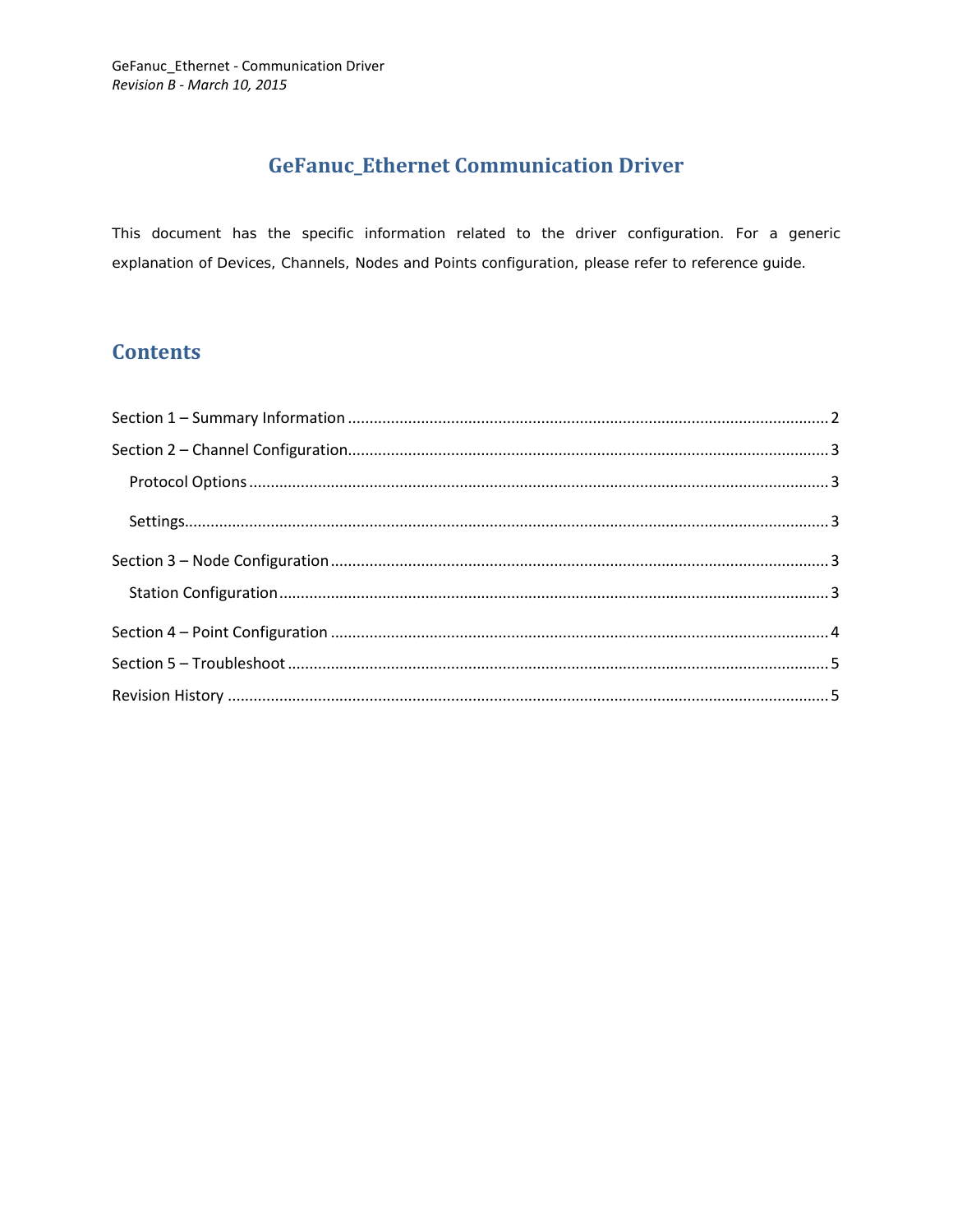## <span id="page-1-0"></span>**Section 1 – Summary Information**

**Communication Driver Name**: GeFanuc\_Ethernet

**Implementation DLL**: T.ProtocolDriver. GeFanuc\_Ethernet.dll

**Protocol**: SRTP

**Interface**: TCP/IP

**Description**: GeFanuc\_Ethernet communication driver implements communication with GeFanuc PLCs using its SRTP protocol. It operates as a Master on TCP/IP networks. The communication blocks are dynamically created according the pooling cycle defined on the AccessType for each point.

**PLC types supported:** Series 90 PLC and compatibles **Communication block size:** user configurable, default is 512 **Max number of nodes**: user defined **PC Hardware requirements**: Standard PC Ethernet interface board **Supported Operands:**

| <b>Register Type</b>    | Read | Write | Data Type |
|-------------------------|------|-------|-----------|
| %I - Discrete Input     | ✓    |       | Bit       |
| %Q - Discrete Outupt    | ✓    | ✓     | Bit       |
| %T - Discrete Temporary | ✓    | ✓     | Bit       |
| %M - Discrete Internal  | ✓    | ✓     | Bit       |
| %G - Global Genius Data | ✓    | ✓     | Bit       |
| %AI - Analog Input      | ✓    |       | Word      |
| %AQ - Analog Output     | ✓    | ✓     | Word      |
| %R - Internal Register  | ✓    | ✓     | Word      |
| %W – Bulk Memory        |      | ✓     | Word      |

**Table 1**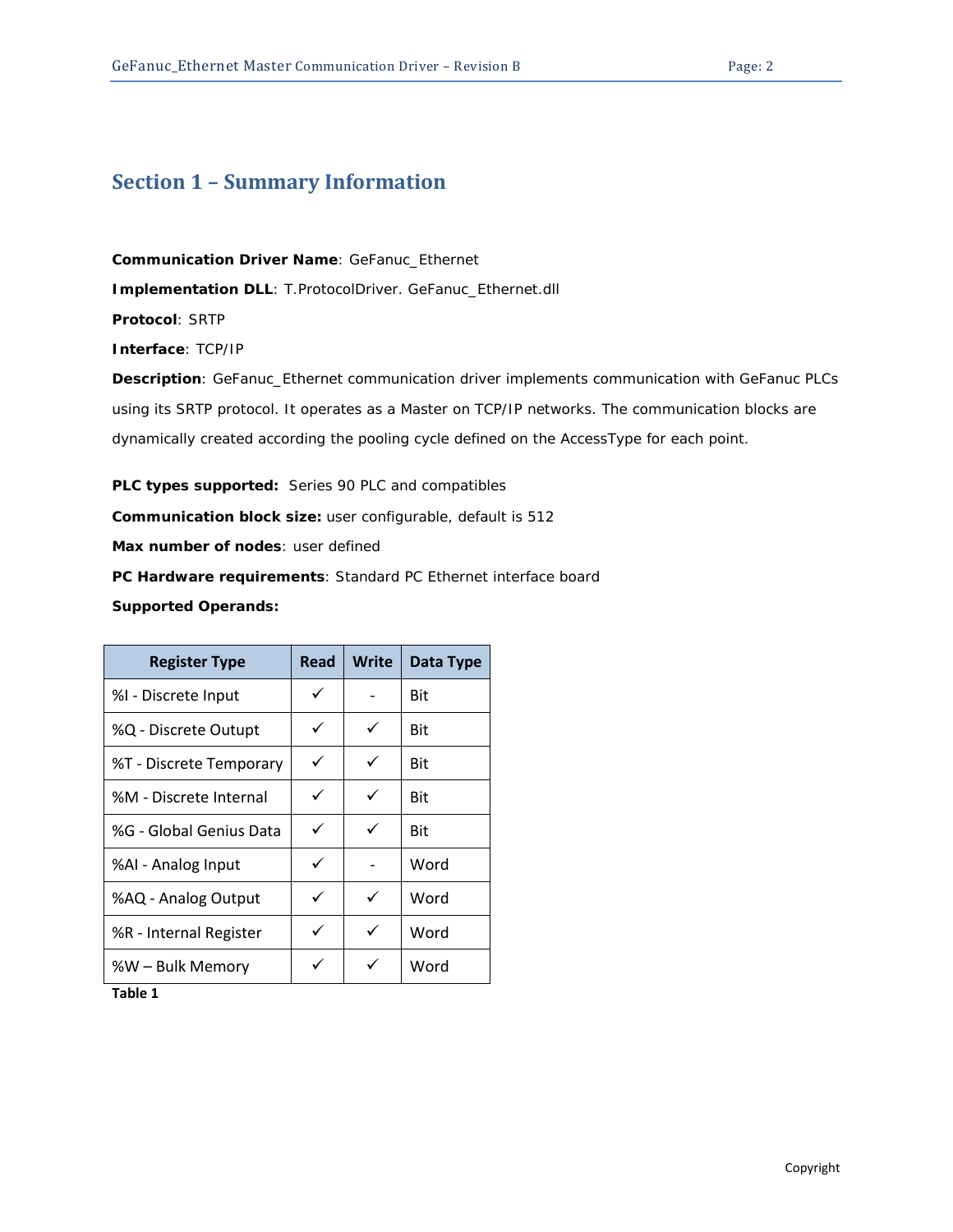### <span id="page-2-0"></span>**Section 2 – Channel Configuration**

#### <span id="page-2-1"></span>**Protocol Options**

**BlockSize:** Defines the maximum amount of items per group, the default value is **3**.

If the communication points are configured in sequence and the BlockSize equals to 3, the driver can create the internal groups with 3 words or 24 bits.

#### <span id="page-2-2"></span>**Settings**

TCP/IP:

- **NodeConnections**: Defines the maximum number of parallel requests that will be sent to each node (asynchronous communication)

### <span id="page-2-3"></span>**Section 3 – Node Configuration**

### <span id="page-2-4"></span>**Station Configuration**

TCP/IP:

- Station syntax: <IP address> ;<Port>

Where

**<IP address>** : IP address of the slave device in the GeFanuc network.

**<Port>** : TCP/IP Port to connect with the slave device.

E.g.: 192.168.1.1;18245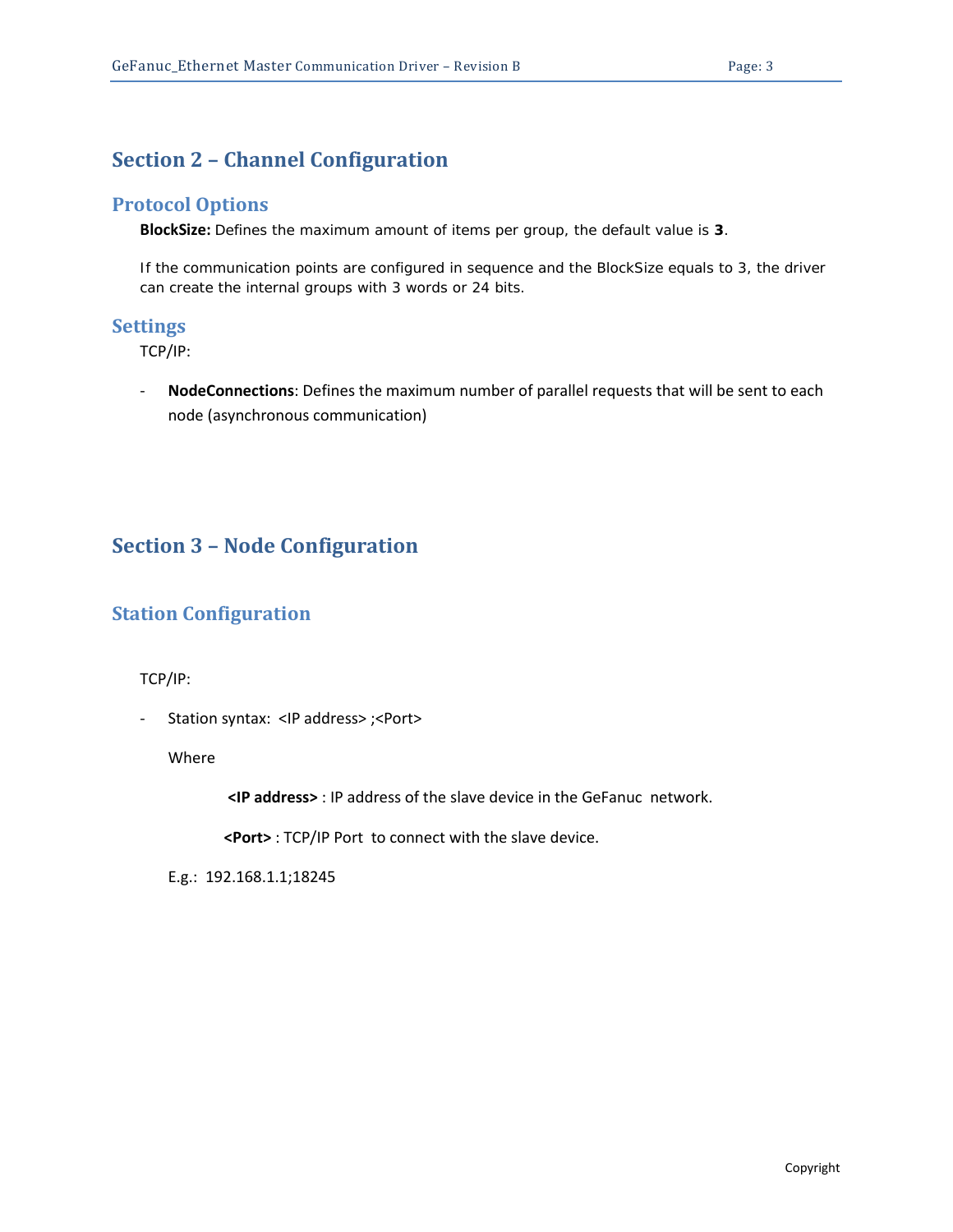# <span id="page-3-0"></span>**Section 4 – Point Configuration**

The syntax for the GeFanuc\_Ethernet communication points is:

< RegisterType > <Address>

Where :

#### **RegisterType**:

%I Discrete Input %Q Discrete Outupt %T Discrete Temporary %M Discrete Internal %G Global Genius Data %AI Analog Input %AQ Analog Output %R Internal Register %W Bulk Memory

**Address**: Address number

Examples:

| %10010  | RegisterType = %I, Address = $10$  |
|---------|------------------------------------|
| %Q0020  | RegisterType = $%Q$ , Address = 20 |
| %M0045  | RegisterType = $%M$ , Address = 45 |
| %AQ0100 | RegisterType = %AQ, Address = 100  |